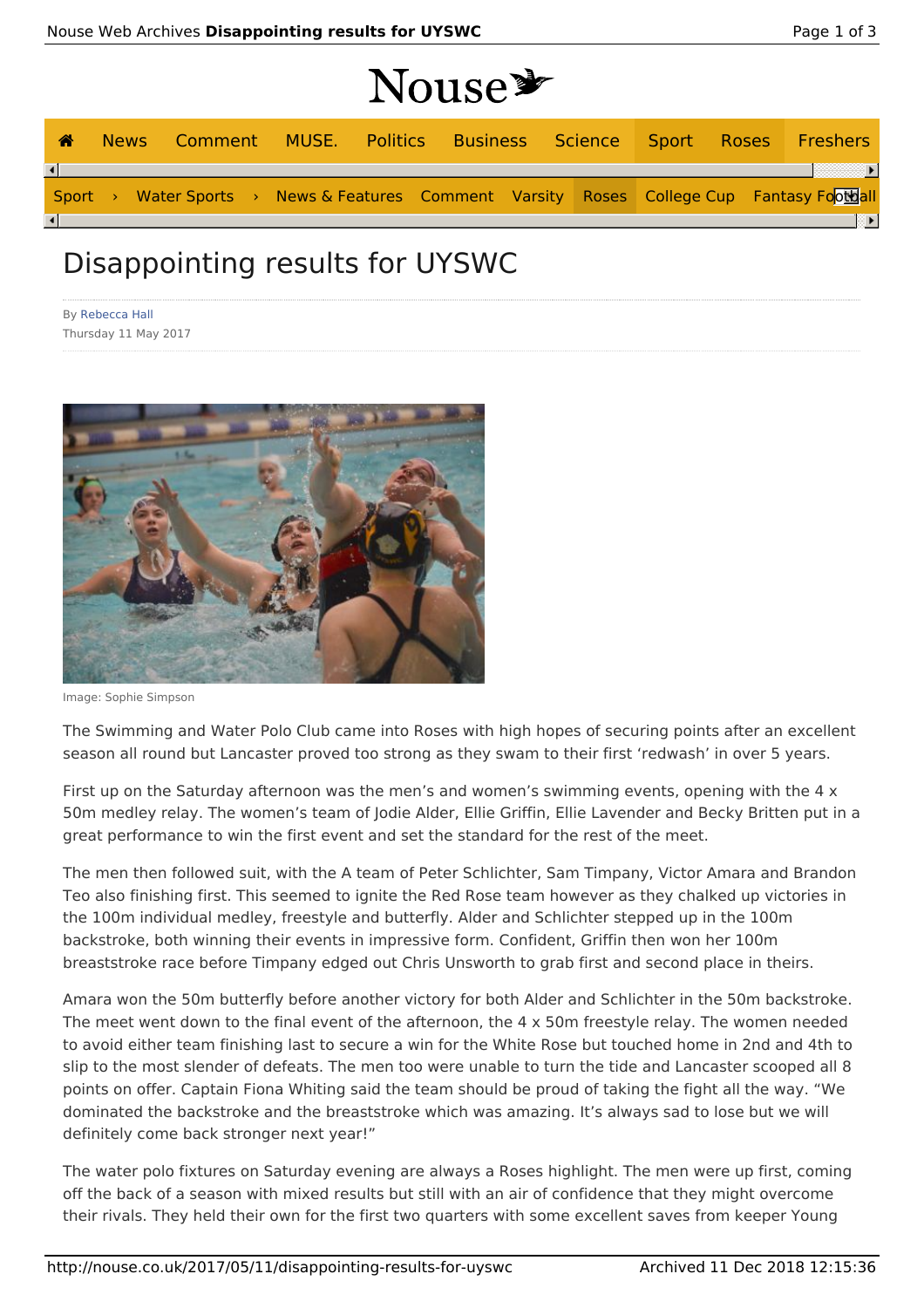Gawthorpe and great outfield play by Timpany and Jack Jones. There was nothing between the two teams at the halfway point and they head into the third quarter tied at 6 – 6. Some forceful play from both sides and a contentious d

ecision left York without a key player. They kept pressing but eventually Lancaster found their way through and wrapped up their win.

York women had won their last four Roses encounters but injuries to key members of the women's team, including to Whiting and captain Fran Falcini, meant the team headed into the session with a degree of trepidation. Their game started well with Beth Richards opening the scoring in her final game in York kit. The two teams traded the lead up until the halfway point then two goals apiece in the third quarter meant they went into the final one tied at 5-5 after some great work from substitute keeper Jenny Worrell. York edged ahead but were unable to hang on to their lead and Lancaster went home with another 8 points.

Captain Falcini was impressed with the performance of her team in the face of adversity. "Sarah Peacop and Beth Richards both played an absolute blinder in their last Roses and even without a full strength squad we still managed to make it a really tight game". UYSWC President Michael Clifford felt the sportsmanship shown in the pool this year was great to see. "Unhappy as I might be that we lost, I was impressed by performances of the teams in both sports. The atmosphere at the pool was excellent. In previous years some of these events have been acrimonious but friendly competition is what Roses is all about"

| York � <b>a</b> Lancaster<br>206.5 159.5                                                                         |                          |  |  |  |  |  |  |
|------------------------------------------------------------------------------------------------------------------|--------------------------|--|--|--|--|--|--|
| 0 more points on offer                                                                                           |                          |  |  |  |  |  |  |
| Fri<br>Sat<br>Sun<br>Pre                                                                                         |                          |  |  |  |  |  |  |
| Climbing (Bouldering) - Team A<br>10:00, Red Goat Bouldering Wall<br>York +4 York 1-0 Lancaster                  |                          |  |  |  |  |  |  |
| Climbing (Bouldering) - Team B<br>10:00, Red Goat Bouldering Wall<br>York +4 York 1-0 Lancaster                  |                          |  |  |  |  |  |  |
| Climbing (Bouldering) - Men's Individual<br>10:00, Red Goat Bouldering Wall<br>Lancaster +1 York 0-1 Lancaster   |                          |  |  |  |  |  |  |
| Climbing (Bouldering) - Women's Individual<br>10:00, Red Goat Bouldering Wall<br>Lancaster +1 York 0-1 Lancaster |                          |  |  |  |  |  |  |
| Archery - Senior Team Open<br>10:00, 22 Acres<br>Lancaster +4 York 0-1 Lancaster                                 |                          |  |  |  |  |  |  |
| Archery - Senior Male                                                                                            | $\overline{\phantom{0}}$ |  |  |  |  |  |  |